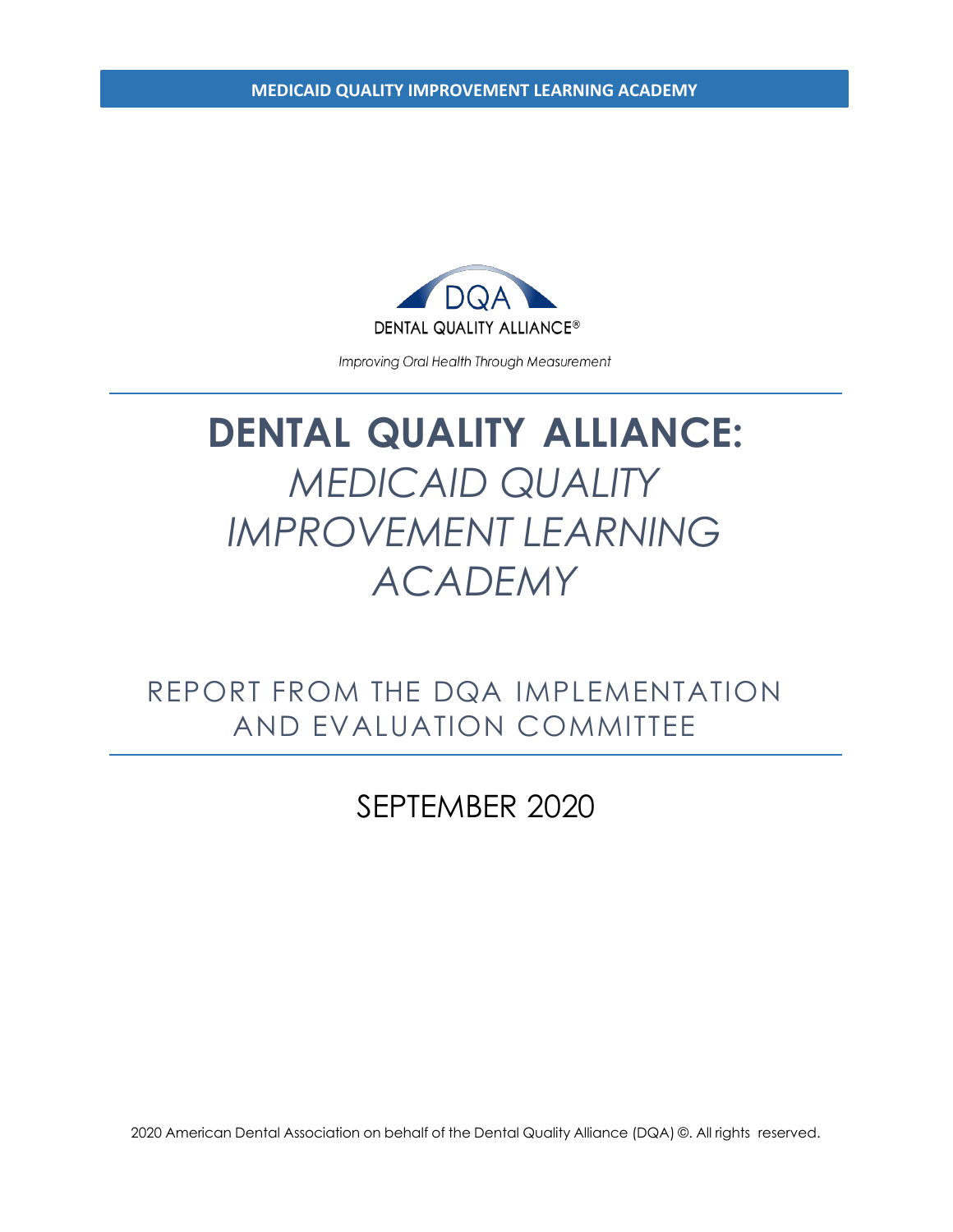## **CONTENTS**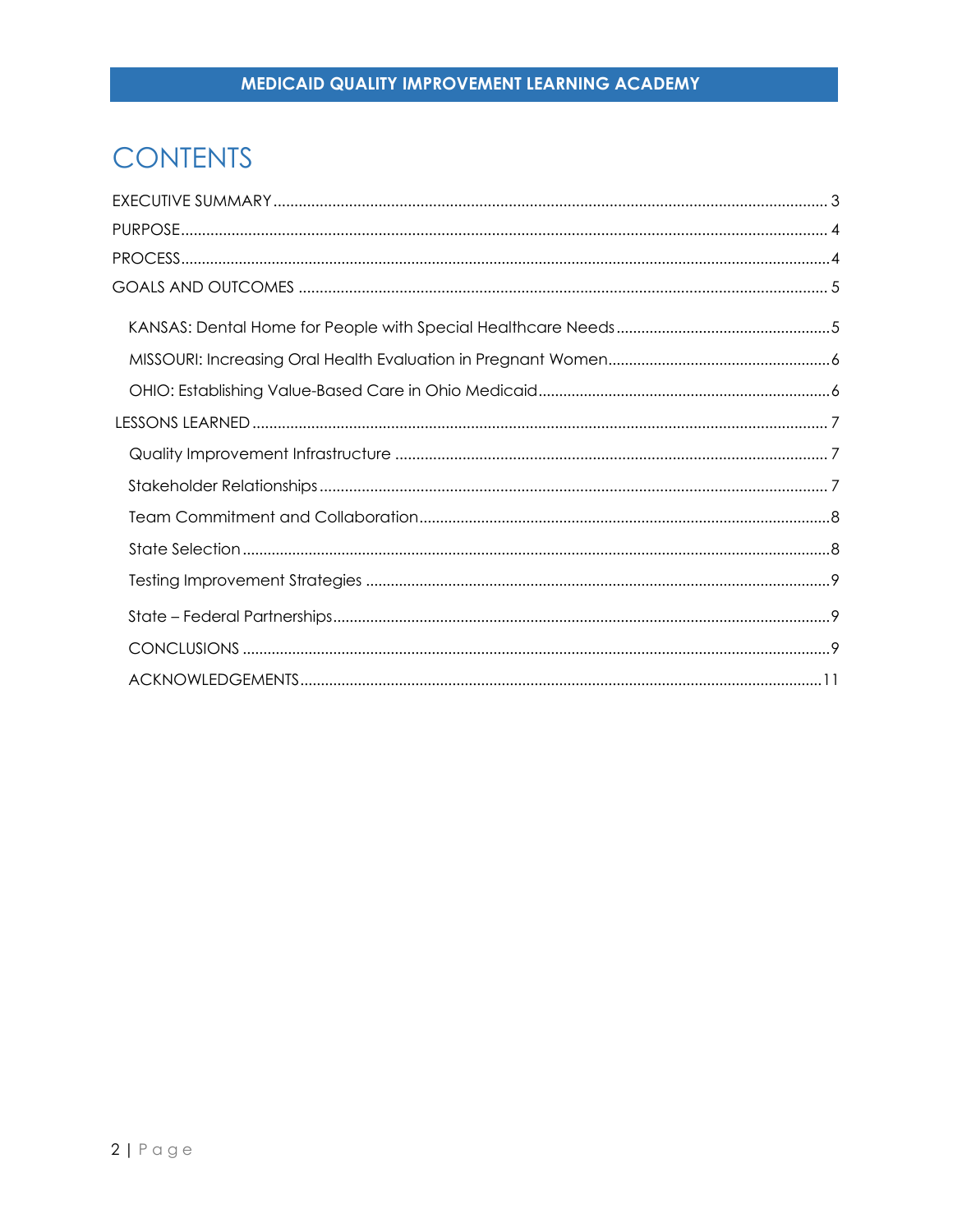## <span id="page-2-0"></span>EXECUTIVE SUMMARY

The Medicaid Quality Improvement Learning Academy (MeQILA) was an 18-month pilot that was launched in January 2019. The Dental Quality Alliance (DQA) worked in partnership with three states, Kansas, Missouri, and Ohio, to create state teams that would address systemic challenges and make improvements in oral health care within their state. Oversight for the project was provided by DQA's Implementation and Evaluation Committee (IEC).

Highlights of state achievements:

- 1. The Kansas team is focused on improving oral health care access to Medicaid beneficiaries with special healthcare needs. The project has been formally established as the "Dental Home Coalition" within the state and secured additional funding that will support further establishing and scaling the project.
- 2. The Ohio team is pursuing a broader strategy built around developing relationships with other stakeholders to establish value-based dental care within Ohio Medicaid.
- 3. The Missouri team is focused on increasing the number of oral health evaluations in pregnant women with a Medicaid dental benefit. The project experienced a 54% increase during the first quarter of 2020.

The pilot project resulted in several lessons learned that are applicable across all programs that are focused on pursuing system level quality improvement (QI) initiatives. Critical success factors for launching successful QI initiatives include the following:

- 1. Ensuring that there is an adequate QI expertise within a state team to successfully carry out a QI project. Specifically, there should be at least one individual with knowledge and experience in applying improvement methodology in the setting in which the proposed project will be conducted.
- 2. Ensuring key stakeholders within each state are engaged and committed to investing the time, resources, perspectives, and influence needed to further support the success of the project.
- 3. Sustaining commitment and ongoing collaboration among all of the participants within the team.
- 4. Applying small tests of change through the use of Plan-Do-Study-Act (PDSA) cycles allows teams to identify promising interventions and establish reliable processes that yield improvements in key measures prior to scaling interventions for broader use.

MeQILA was founded upon the premise that established QI methodology could be used to drive improvement in oral health care within state Medicaid programs. State oral health programs, and other organizations involved in oral health care delivery, seeking to improve oral health care outcomes lack the resources, QI expertise, and guidance necessary to successfully realize their improvement goals. To meet these needs, and to support oral health care performance assessment and quality improvement, the Dental Quality Alliance is expanding the MeQILA to become a technical resource center.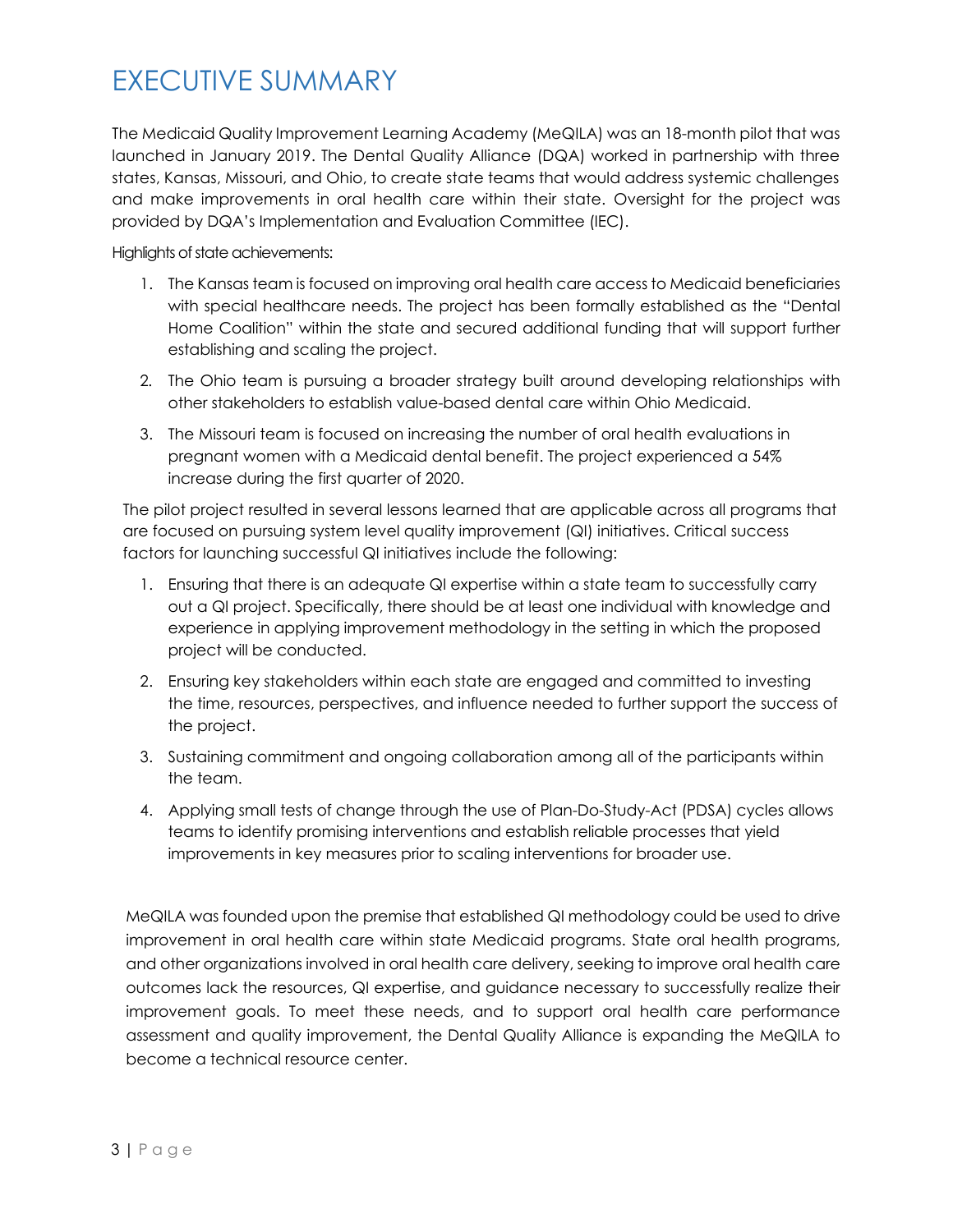## PURPOSE

The purpose of this report is to summarize the outcomes of the Medical Quality Improvement Learning Academy pilot project that was conducted by the Dental Quality Alliance (DQA).

The Medicaid Quality Improvement Learning Academy (MeQILA) was an 18-month pilot that was launched in January 2019. The Dental Quality Alliance (DQA) worked in partnership with three states, Kansas, Missouri, and Ohio, to create state teams that would address systemic challenges and make improvements in oral health care within their state. The pilot was designed for the DQA to partner with state Medicaid programs and key stakeholders to identify opportunities for improvement within their current oral health systems and to develop and test improvement interventions.

The DQA's goal throughout the process was to support each pilot state with its efforts to improve the delivery of oral health care and/or oral health outcomes for Medicaid beneficiaries through the application of quality improvement methods.

### <span id="page-3-0"></span>PROCESS

#### Pre-Launch

*Internal Capacity Building*

Oral health and quality improvement experts were invited to serve as expert faculty to provide guidance to state teams and staff. Two consultants were identified to serve as improvement advisors for state teams to consult as the teams worked through their projects. Expert faculty, consultants, and advisors included: Jim Crall, Patrick Finnerty, Jill Herndon, Neva Kaye, Lynn Mouden, Colin Reusch, Andrew Snyder, Jane Taylor, and Gretchen Thompson.

*State Engagement – Selection*

The DQA issued an invitation to states to participate in the MeQILA during the second quarter of 2018. States that expressed interest in participating in the pilot were screened to assess their capacity to participate in the pilot. Each state participated in introductory webinars outlining the purpose of the pilot and the process that would be used for the MeQILA. Three states were selected to participate in the pilot based upon the initial screening and orientation process.

#### Launch

*Pilot Launch*

The official MeQILA pilot launch began in January 2019 with a series of web-based educational sessions that walked state teams through the tenets of quality improvement using key components of the Lean Six Sigma and IHI Model for Improvement organizational improvement processes. Pre-work was assigned to each state team to obtain qualitative and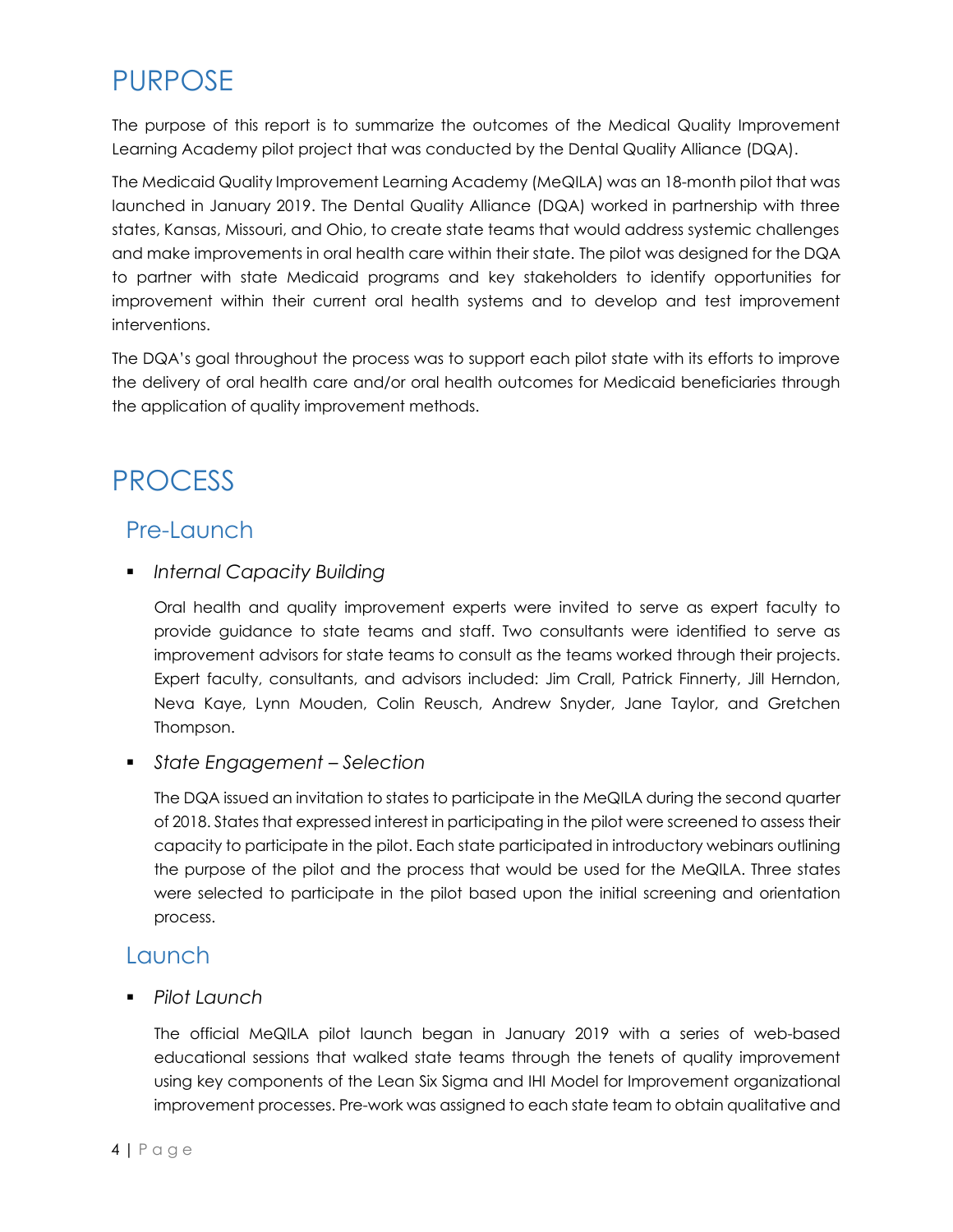quantitative data that provided faculty and coaches background information on the state, its programs, and processes.

*In-Person Meeting*

States attended a two-day kick-off meeting in March 2019 to receive in-depth technical assistance from their assigned faculty and coaches, and to participate in shared learning. State teams developed their overall project aims and created their initial driver diagrams during the meeting to support their project implementation. At the conclusion of the meeting, each state team left with a roadmap for moving their project forward and specific 30-, 60-, and 90-day action plans.

*Resources*

States received technical assistance through expert faculty and coaches, shared learning through the collaborative, and financial support to attend the in-person meeting. Additional financial resources were not provided to the states as part of the pilot.

*Ongoing Engagement*

Action period calls were held periodically (monthly or bimonthly) to allow states to report status updates, receive technical advice from faculty and consultants, and participate in educational sessions with key stakeholders in oral health program improvement.

Coaches were used specifically to work with each individual state when identifying strategies to overcome barriers. Additionally, they created tools and resources for state teams to use when moving their projects forward. States were also afforded the opportunity to regularly engage DQA staff. MeQILA coaches, and MeQILA faculty as needed.

The DQA MeQILA project team also held individual calls with state teams to provide targeted technical assistance to each team, provided guidance based on team progress reports, and advised state teams about tools and resources to support their efforts.

## <span id="page-4-0"></span>GOALS AND OUTCOMES

The following paragraphs summarize the goals and outcomes of all of the MeQILA pilot projects.

### <span id="page-4-1"></span>[Kansas: Dental Homes for People with Special Needs](https://www.ada.org/~/media/ADA/DQA/2019_DiabetesOralEvaluation.pdf?la=en)

The goal of the Kansas team was to improve the process used to connect Medicaid beneficiaries with people with special needs to dental providers. Two communities, Hays and Wichita, were identified as communities to test proposed interventions. The Kansas team was comprised of key stakeholders representing the state oral health coalition, state dental association, state Medicaid agency, a managed care organization, and the community developmental disability organization. The team also recruited two dental champions within the target counties to promote the project to other dentists.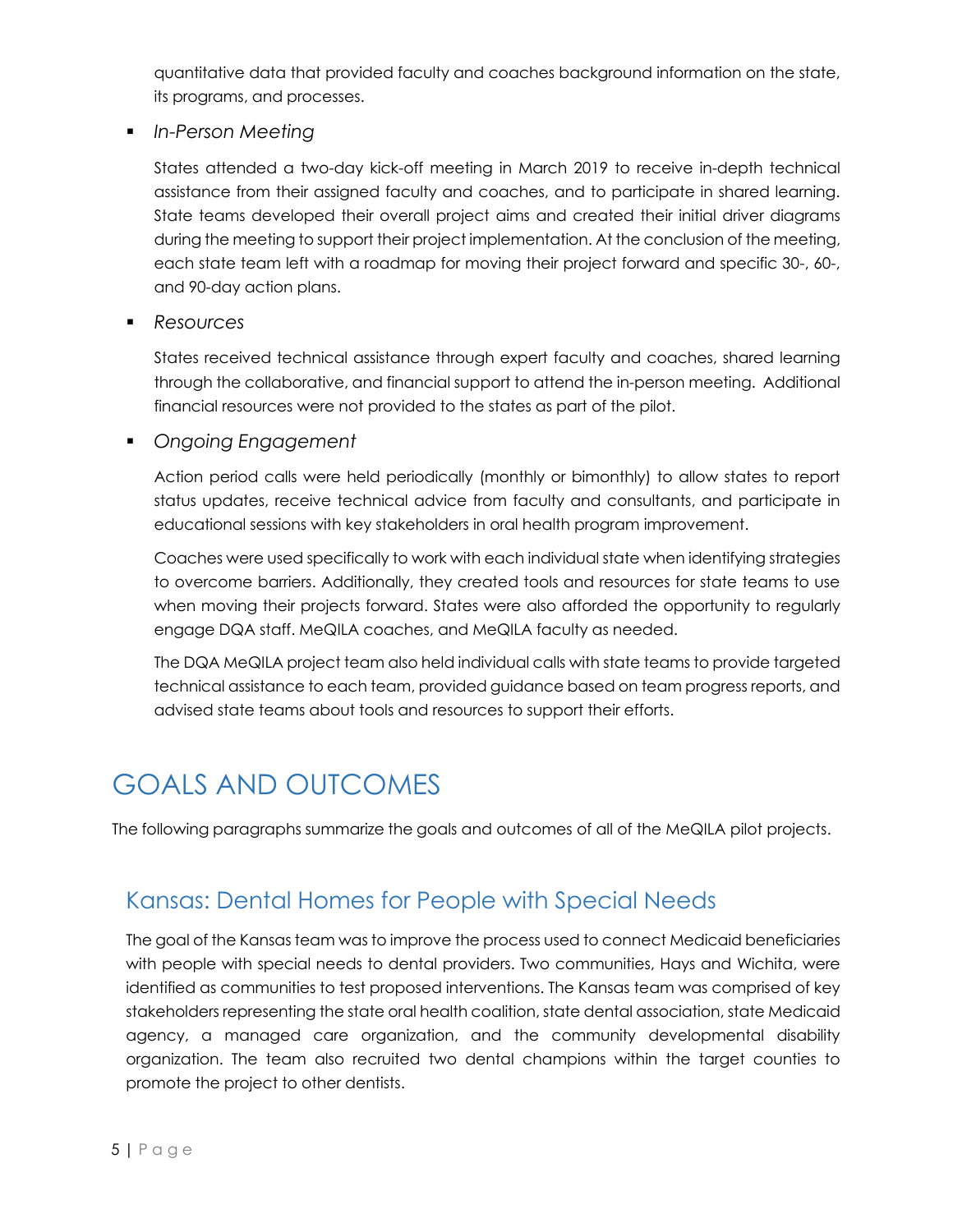The managed care organization, in partnership with the community developmental disability organization, has identified 10 families with special needs individuals and connected them with participating providers to schedule and receive an oral health evaluation. This intervention was designed for the team to test whether or not there will be an increase in the number of individuals with special needs receiving oral health evaluations in the identified communities. The team began connecting these individuals to providers in February 2020.

The team has also been formally established as the "Dental Home Coalition" within the state and secured additional funding that will support continuing and scaling the project.

### <span id="page-5-0"></span>[Missouri: Increasing Oral health Evaluations in Pregnant Women](https://urldefense.proofpoint.com/v2/url?u=https-3A__www.ada.org_-7E_media_ADA_DQA_2020-5FFollowUpafterEDVisitsforDentalCariesinChildren.pdf-3Fla-3Den&d=DwMFAg&c=FGzDrZ8hK6OoO1oc9Smc5l64O0n3B5aByDFzrvN9KLI&r=nog6yQ0eQwWENXE71YHL6eraTU2Rq5ccDVJzImve6uVeMgOgKzXSkghejn9YN12e&m=rs_SKyZwQHmRYS3UWFNDd2RUvPmpbRqcJcLgudQ8kuQ&s=thApLiIpL-V8LeGpwlsUC6ea14TYCclTzEZvwbwjglE&e)

<span id="page-5-1"></span>The initial goal of the Missouri team was to improve HEDIS scores for oral health evaluation in children; however, the team changed the goal in 2019 to increase the number of pregnant women receiving oral health evaluations in Cole County. The team was comprised of key stakeholders representing the state Medicaid agency, state Public Health department, state dental association, and the state oral health coalition. There was representation from a managed care organization during the initial third of the project.

The team developed communication and marketing tools to educate pregnant Medicaid beneficiaries about the dental benefits that are available to them during their pregnancy. The team also developed tools and resources to post these materials in local health centers.

Through the oral health improvement taskforce, the team conducted an in depth review of marketing material developed by the managed care organization for pregnant women to ensure they include language to encourage pregnant women to seek oral health services. The team moved forward with designing and launching an awareness-raising and educational campaign to assess whether or not they can increase the number of pregnant Medicaid beneficiaries receiving oral health evaluations.

Early results of the project have demonstrated favorable results. During the first quarter of 2020, the state experienced a 54% increase in the number of dental claims submitted for pregnant women who received oral health evaluations.

### [Ohio: Establishing Value-Based Care in Ohio Medicaid](https://urldefense.proofpoint.com/v2/url?u=https-3A__www.ada.org_-7E_media_ADA_DQA_2020-5FCariesRiskDocumentation.pdf-3Fla-3Den&d=DwMFAg&c=FGzDrZ8hK6OoO1oc9Smc5l64O0n3B5aByDFzrvN9KLI&r=nog6yQ0eQwWENXE71YHL6eraTU2Rq5ccDVJzImve6uVeMgOgKzXSkghejn9YN12e&m=rs_SKyZwQHmRYS3UWFNDd2RUvPmpbRqcJcLgudQ8kuQ&s=fmBJAydKGUEYTHbBHus2v7FoNgl3GScTfyJjloYECFA&e)

The original goal of the Ohio team was to increase the number of providers providing services to Medicaid beneficiaries in Defiance County. The team was comprised of key stakeholders representing the state Medicaid agency, state Public Health department, state dental association, state oral health coalition, and a local managed care organization. The initial strategy of engaging local dentists in the identified county proved unsuccessful because many of the dentists in the county were providing charity care for Medicaid beneficiaries or uninsured; additional efforts included engagement with a local community organization to identify alternative strategies.

Based on their experiences with Defiance County, the Ohio team decided to pursue a broader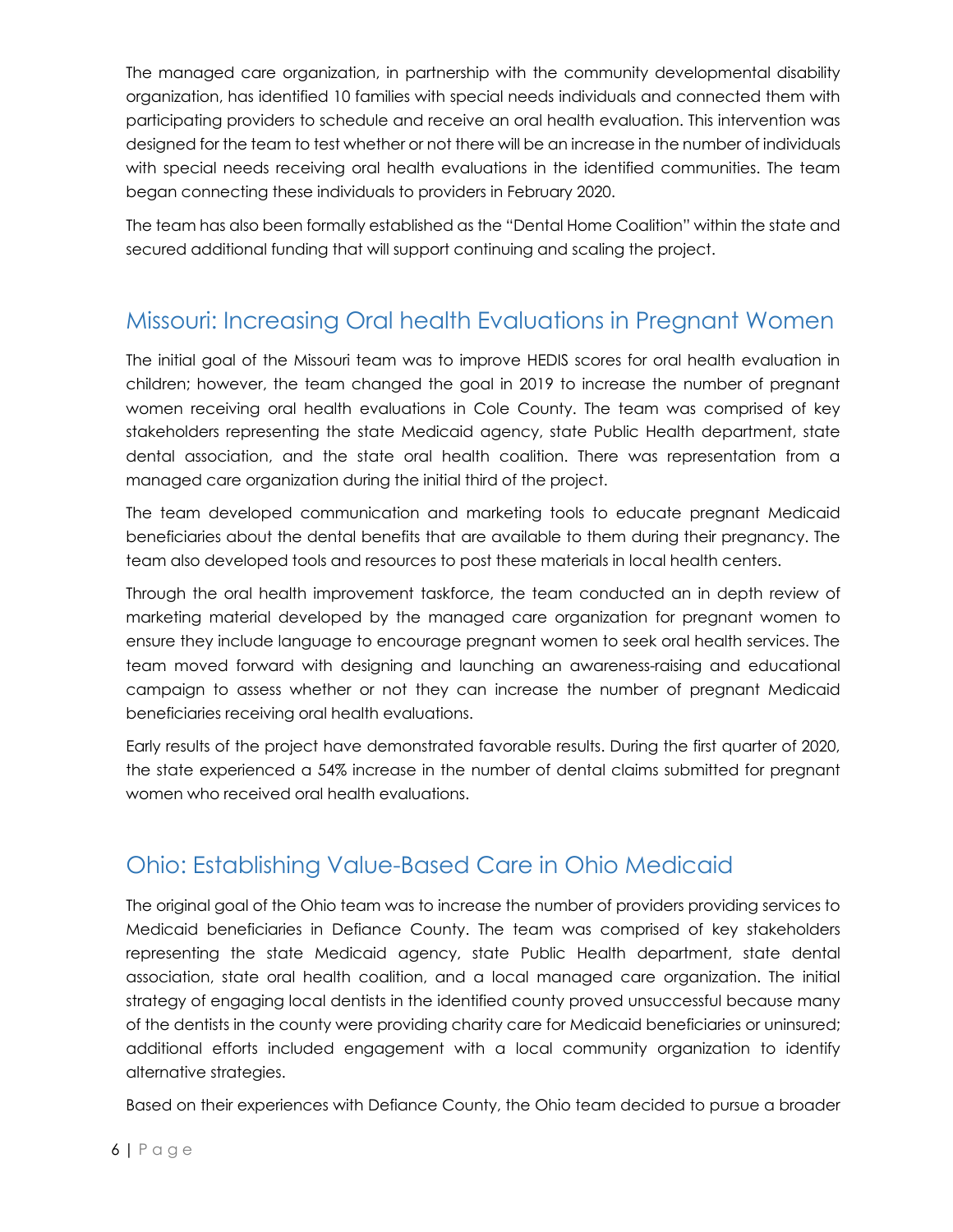<span id="page-6-1"></span>strategy built around developing relationships with other stakeholders to establish value-based dental care within Ohio Medicaid. The team recently added representatives from DentaQuest's value-based dental care project and former ADA President, Dr. Joe Crowley.

Since refocusing their efforts, the Ohio team held an initial one day meeting of all of the major stakeholders during which, they decided to establish a formal collaborative dedicated to addressing oral health improvement within the state. The team is working with an organization that specializes in convening groups to address broad initiatives via listening sessions (Design Impact), and has secured additional funding to support its work around establishing value-based care in Medicaid moving forward. They will be hosting their first formal listening session in October 2020.

## <span id="page-6-0"></span>LESSONS LEARNED

### Quality Improvement Infrastructure

The MeQILA was founded upon the premise that quality improvement methodology could be employed to drive improvement in oral health care within state Medicaid programs. The goal of the MeQILA pilot was for the DQA to partner with state teams to help identify program improvement aims and apply quality improvement methods to develop at least one intervention that could be scaled up for larger impact within the state.

One of the key lessons learned from the MeQILA pilot is that it is essential to have adequate quality improvement infrastructure within a state team to successfully carry out a QI project – i.e., one (and ideally more than one) individual with knowledge and experience in applying QI methods in the context or setting in which the proposed project will be conducted. Having this 'internal' QI working knowledge and expertise is critical to designing and sustaining the methods necessary for a QI initiative. If future iterations of oral health improvement projects are pursued, expertise in overall quality improvement within the state teams should be a requirement for participation.

When implementing a quality improvement project it is also essential to galvanize the participating teams around a common aim or problem statement that is developed based upon input from all of the key stakeholders. This shared vision will continually serve as a true north for the project and allow faculty and coaches to provide targeted technical assistance and allow teams to share strategies to overcome barriers. The AIM also serves as the foundation for all of the pre-work that state teams will complete prior to launching the project. If this statement hasn't been clearly and explicitly defined, it will be difficult for the team to focus on a specific population and effectively implement small tests of change.

### Stakeholder Relationships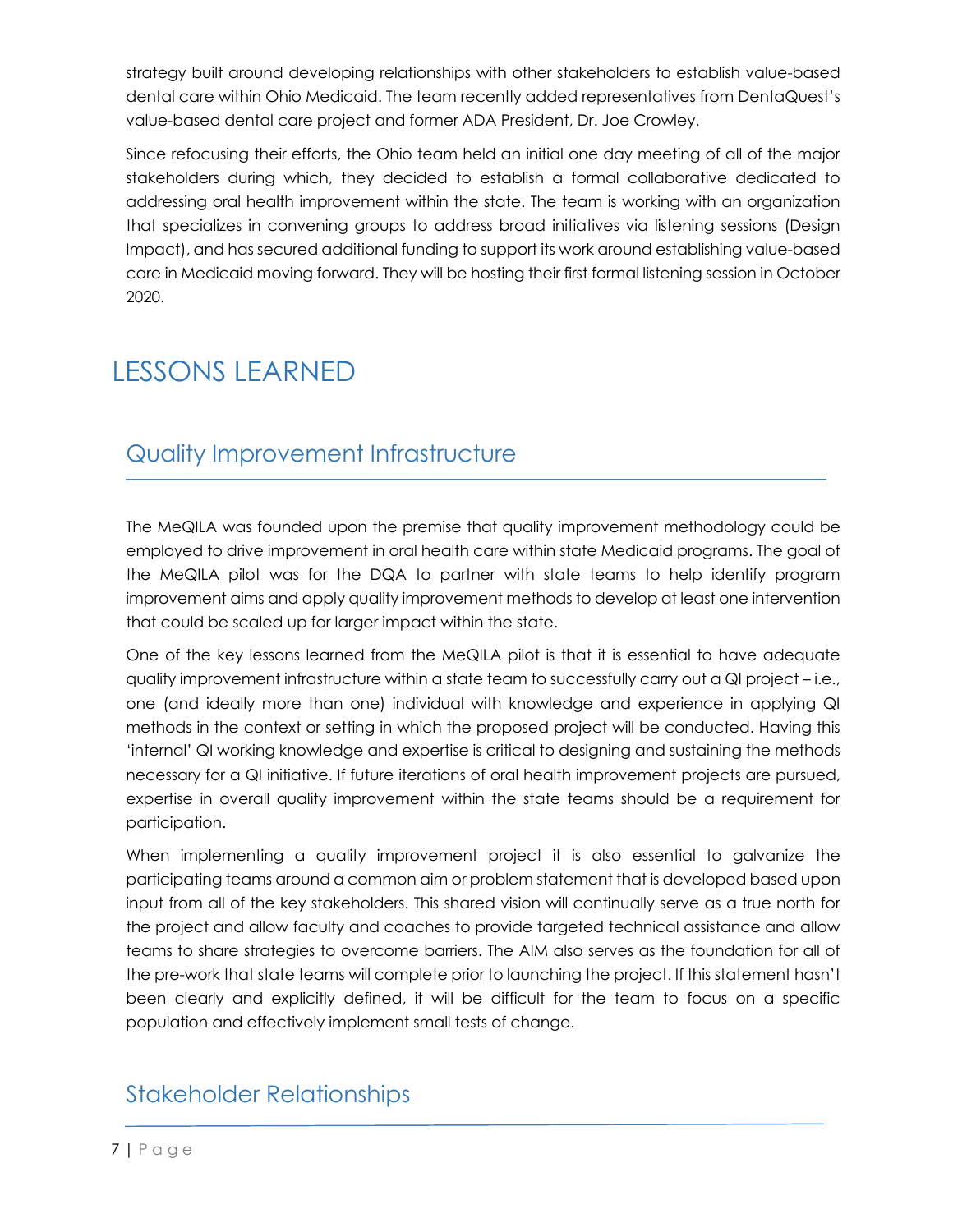<span id="page-7-0"></span>The success of initiatives such as MeQILA hinges on the involvement of key stakeholders within each state, commitment from those stakeholders, and collaboration among all key stakeholders. Addressing improvement within the state requires each stakeholder to leverage its resources, perspectives, and influence. State dental associations can provide access to local dentists, ensure that 'front-line' dental perspectives are represented, and can help communicate the progress and success of pilot projects to dental professionals within their state. Oral health coalitions can employ their advocacy expertise and leadership in support of the team's efforts and directly contribute to the teams' successes. Additionally, incorporating clinical care sites that can pilot the identified change ideas are key to determining if they will result in an improvement. The quality improvement lead should also have a direct link to the Medicaid agency representative(s) to better facilitate the scale-up of projects that seek to impact policies.

#### Team Commitment and Collaboration

In addition to having a solid internal quality improvement infrastructure and involving key stakeholders within each state, conducting a successful learning MeQILA collaborative is dependent upon organized and sustained commitment and collaboration among all participants. For a team to succeed, it is imperative for the team have strong leadership to provide a vision for system-wide improvement and the ability to motivate team members to maximize their contributions to the project. The ideal team leader/champion is a knowledgeable, experienced individual who can ensure all milestones and deliverables are consistently monitored, discussed, achieved, and reported. Furthermore, the team leader should have the ability to garner resources necessary to ensure the project stays on track to completion. Maintaining accountability and highlighting the strengths of each stakeholder is key to emphasizing the value of their respective contributions and successful completion of the project. The team should also include representation from the organizations that are being asked to change.

### State Selection

Incorporating proactive screening of interested states through targeted pre-work will allow faculty and coaches to better assess states' readiness. The pre-work should focus on the collection of qualitative and quantitative data. It should also include evidence of demonstrated attempts to move toward improvements in oral health. Laying this groundwork before asking teams to consider implementing the tenets of quality improvement is an essential component to teams' success.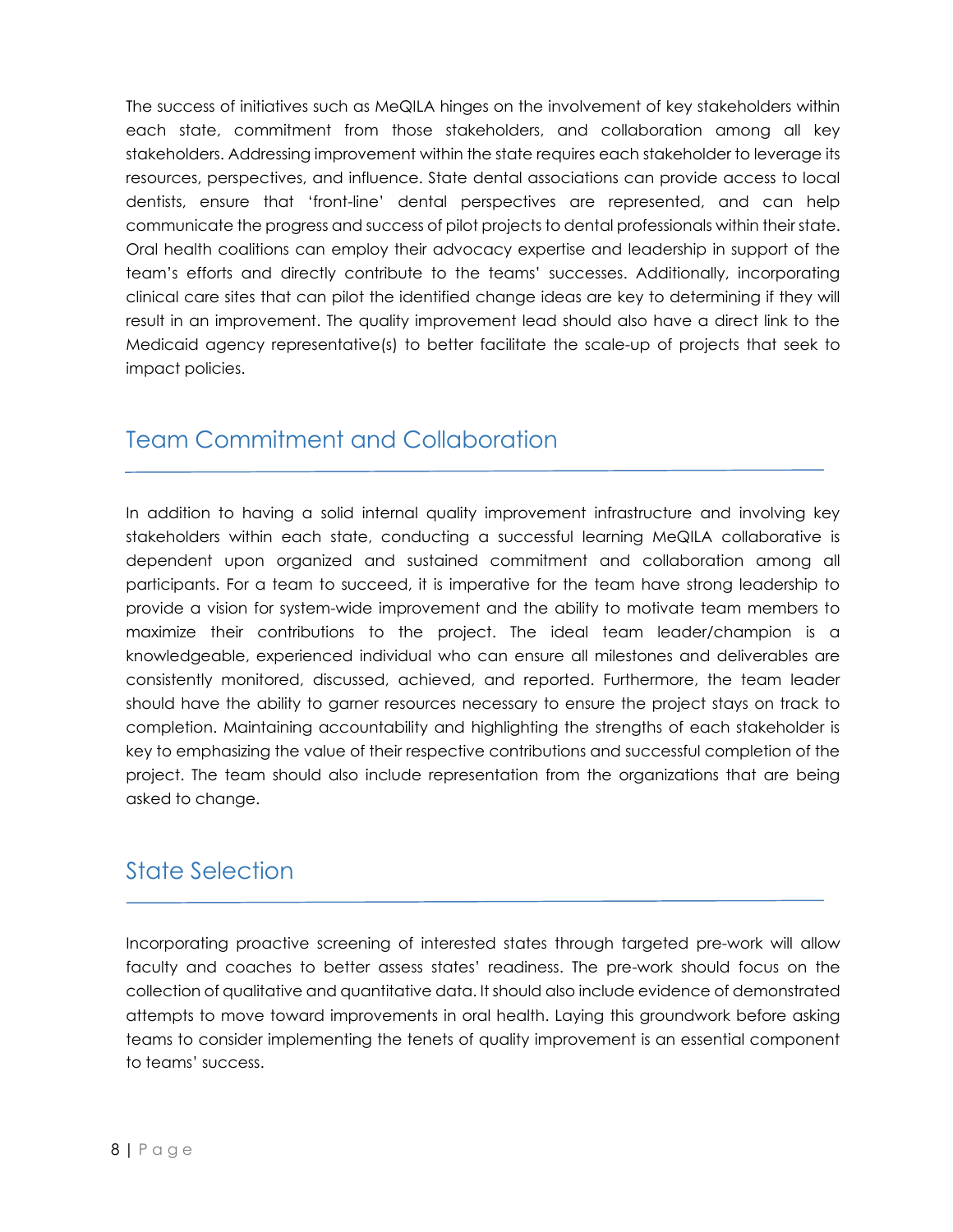Small-scale testing using Plan-Do-Study-Act (PDSA) cycles is a basic QI method that allows teams to identify promising interventions (ideally drawn from established change packages) and establish reliable processes that yield improvements in key measures (processes and outcomes) prior to scaling-up interventions for broader use. Applying these proven approaches within Medicaid programs, that are more familiar with enacting systems-level, rather than small-scale changes, was a key component of the pilot and proved challenging for teams. MeQILA pilot states struggled to design and implement small-scale testing of their proposed improvement strategies. Stressing the importance of identifying small-scale tests of change during recruitment will better facilitate teams' ability to conduct these tests of change.

Teams need to start small in their efforts to improve – e.g., testing their strategies within a singular site – to identify the most effective strategy(ies), and then progressively scale the successful strategies to drive overall improvement within the system. The identification of, and partnership with, a local testing site (e.g., a dental practice or health center) is essential to conducting initial small tests of change. These testing sites serve as 'laboratories' that provide the team with insights into whether or not a specific strategy that the team believes will improve quality is successful.

#### State-Federal Partnerships

Collaborating with federal and/or state partners is critical to successful pilot implementation. Facilitating federal and state partnerships to pool resources may better support Medicaid agencies to implement system-wide solutions and make impactful improvements in oral health for beneficiaries.

### **CONCLUSION**

The Implementation and Evaluation Committee is the committee that was appointed by the DQA for the Medicaid Quality Improvement Learning Academy. The overarching goal of the pilot was for the DQA to partner with state teams as they identified improvement aims and to develop one intervention that could be scaled up for larger impact within the state. Upon the conclusion of the 18 month pilot, the IEC conducted a full evaluation of the MeQILA pilot project. Several lessons learned were identified as critical to support state Medicaid programs and other state oral health stakeholders in their efforts to improve the delivery of oral health care and/or oral health outcomes for Medicaid beneficiaries through the application of quality improvement methods.

Based upon IEC's evaluation, DQA leadership observed opportunities for the MeQILA to evolve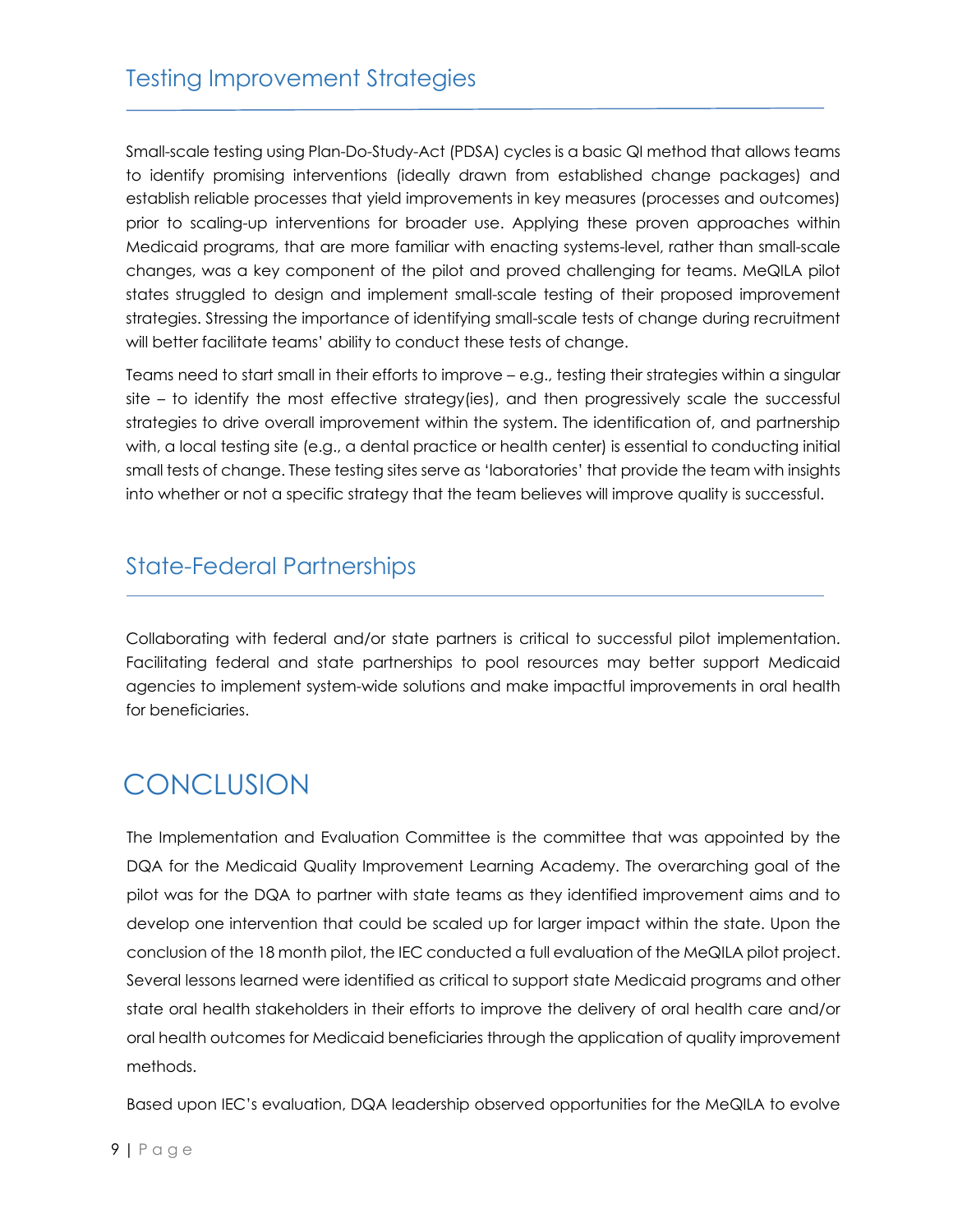into an established program that will serve a broader purpose of supporting quality improvement in oral health. Although QI methodologies have long been used in medicine, they have not been as widely applied to improve oral health care quality and outcomes. State oral health programs, and other organizations involved in oral health care delivery, seeking to improve oral health care outcomes lack the resources, QI expertise, and guidance necessary to successfully realize their improvement goals. Broadening the scope of the MeQILA to serve as a technical resource center will facilitate the development and dissemination of content related to the appropriate use and implementation of quality measures, technical assistance on data analysis and QI methodology, and highlighting successful QI strategies that can serve as best practices. The technical resource center will make tools and resources available that state programs and other programs can use in support of their improvement efforts.